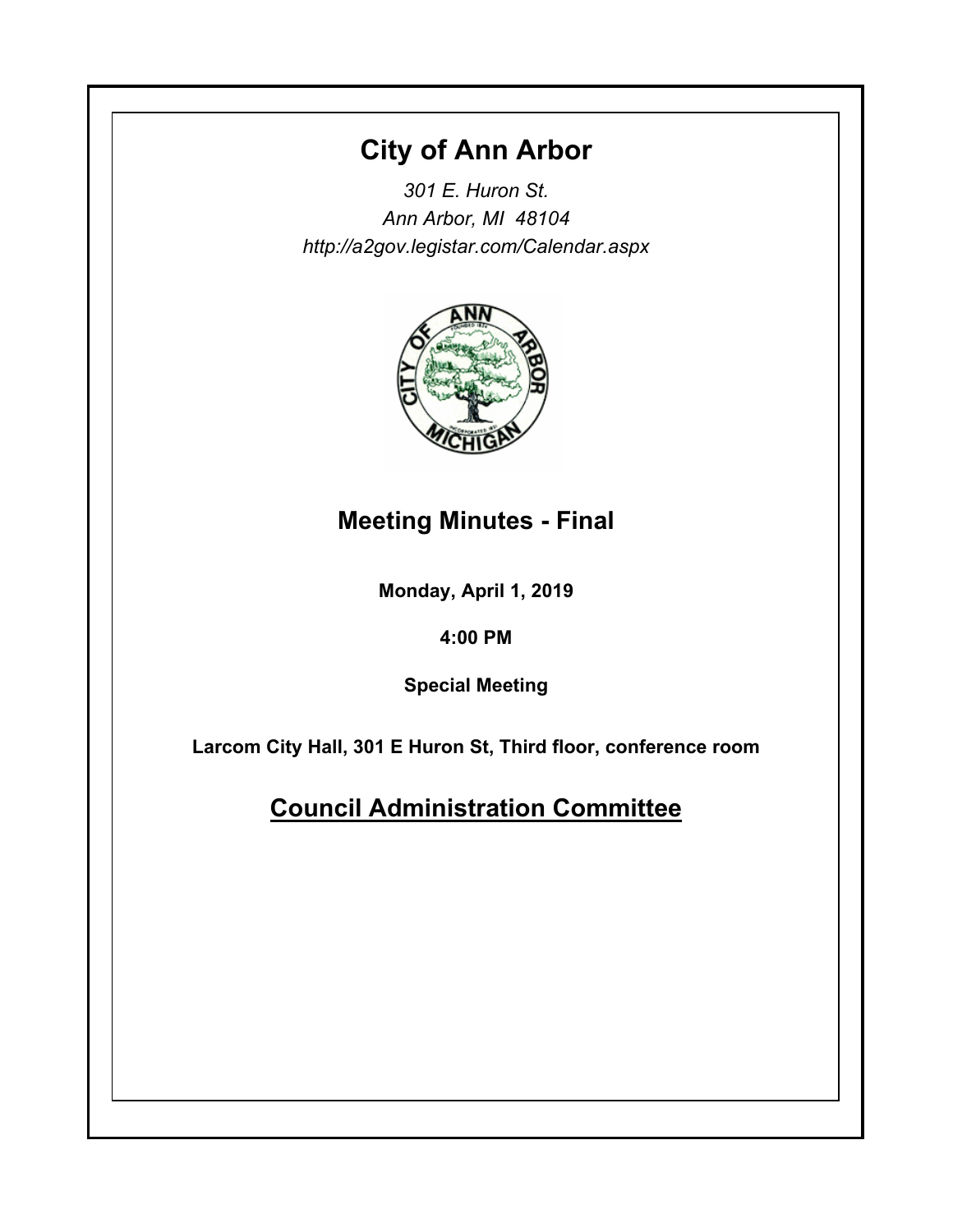## **CALL TO ORDER**

*The meeting of the Council Administration Committee meeting was called to order at 4:15 p.m.*

## **APPROVAL OF AGENDA**

## *Action taken*

## **Motion to approve - Councilmember Lumm, seconded Councilmember Grand. Vote: Unanimous**

Jack Eaton, Julie Grand, Kathy Griswold, Jane Lumm and Christopher Taylor **Present:** 5 -

## **APPROVAL OF MINUTES**

## *Action taken*

## **Approval of February 25th, 2019 and March 18th, 2019. Motion: Councilmember Eaton, seconded Councilmember Lumm. Vote: Unanimous**

- Jack Eaton, Julie Grand, Kathy Griswold, Jane Lumm and Christopher Taylor **Present:** 5 -
- **[19-0617](http://a2gov.legistar.com/gateway.aspx?M=L&ID=22309)** Council Administration Committee Meeting Minutes February 25, 2019
	- *Attachments:* Admin Committee Minutes 2-25-19 Special Meeting.pdf
- **[19-0627](http://a2gov.legistar.com/gateway.aspx?M=L&ID=22319)** Council Administration Committee Meeting Minutes March 18th, 2019
	- *Attachments:* Admin Committee Minutes 3-18-19.pdf

## **NEW BUSINESS**

**Personnel Evaluation Process Discussion: No Action April 8th Work Session Motion for Transportation and Groundwater Topics Motion: Councilmember Eaton, seconded by Councilmember Griswold. Vote: Unanimous**

Jack Eaton, Julie Grand, Kathy Griswold, Jane Lumm and Christopher Taylor **Present:** 5 -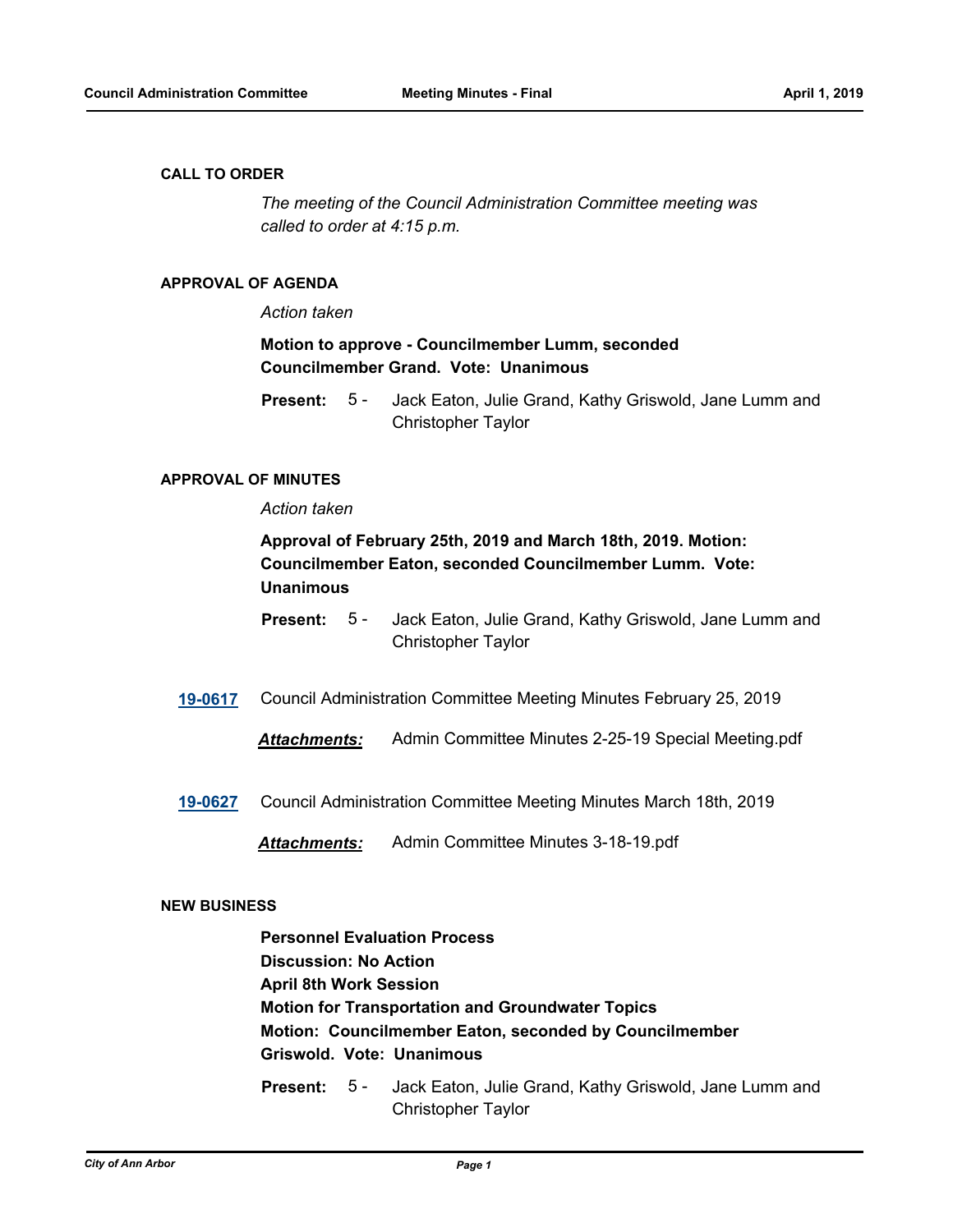## **CLOSED SESSION: PERSONNEL EVALUATION OF CITY ADMINISTRATOR**

*Action taken*

**Motion to go into closed session under the OMA for personnel evaluation as requested by City Administrator. Motion: Councilmember Grand, seconded by Councilmember Lumm. Vote: Unanimous**

**Motion to go out of closed session. Motion: Councilmember Eaton, seconded Councilmember Lumm. Vote: Unanimous**

**Time into closed session 4:31 p.m. Time out is 5:18 p.m.**

Jack Eaton, Julie Grand, Kathy Griswold, Jane Lumm and Christopher Taylor **Present:** 5 -

Personnel Evaluation Process

*No Action*

April 8 Work Session Topics

*No action*

#### **UNFINISHED BUSINESS**

*No Action*

## **OTHER BUSINESS**

*Action taken*

**1. Motion to send draft evaluation to whole Council with supporting documents. Motion: Councilmember Grand, seconded by Councilmember Griswold. Vote: Unanimous**

**2. Motion to recommend 2.4% lump sum. Motion: Councilmember Griswold, seconded by Councilmember Lumm. Vote: Unanimous.**

City Administrator Contract Issues

## **PUBLIC COMMENT**